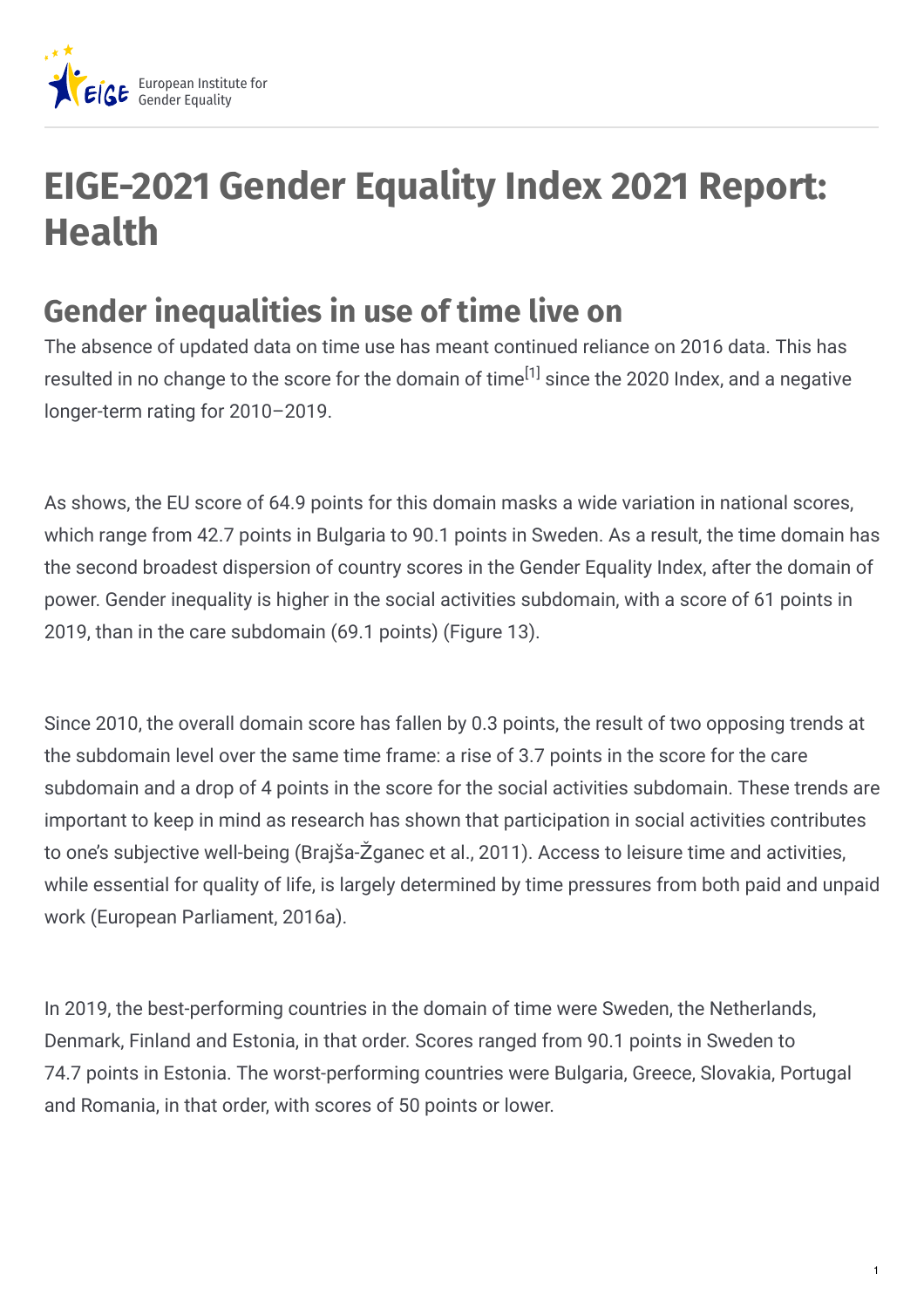

Figure 13. Scores for the domain of time and its subdomains (2019), and changes over time



Figure 14. Scores for the domain of time (2019) and changes since 2010, by EU Member State